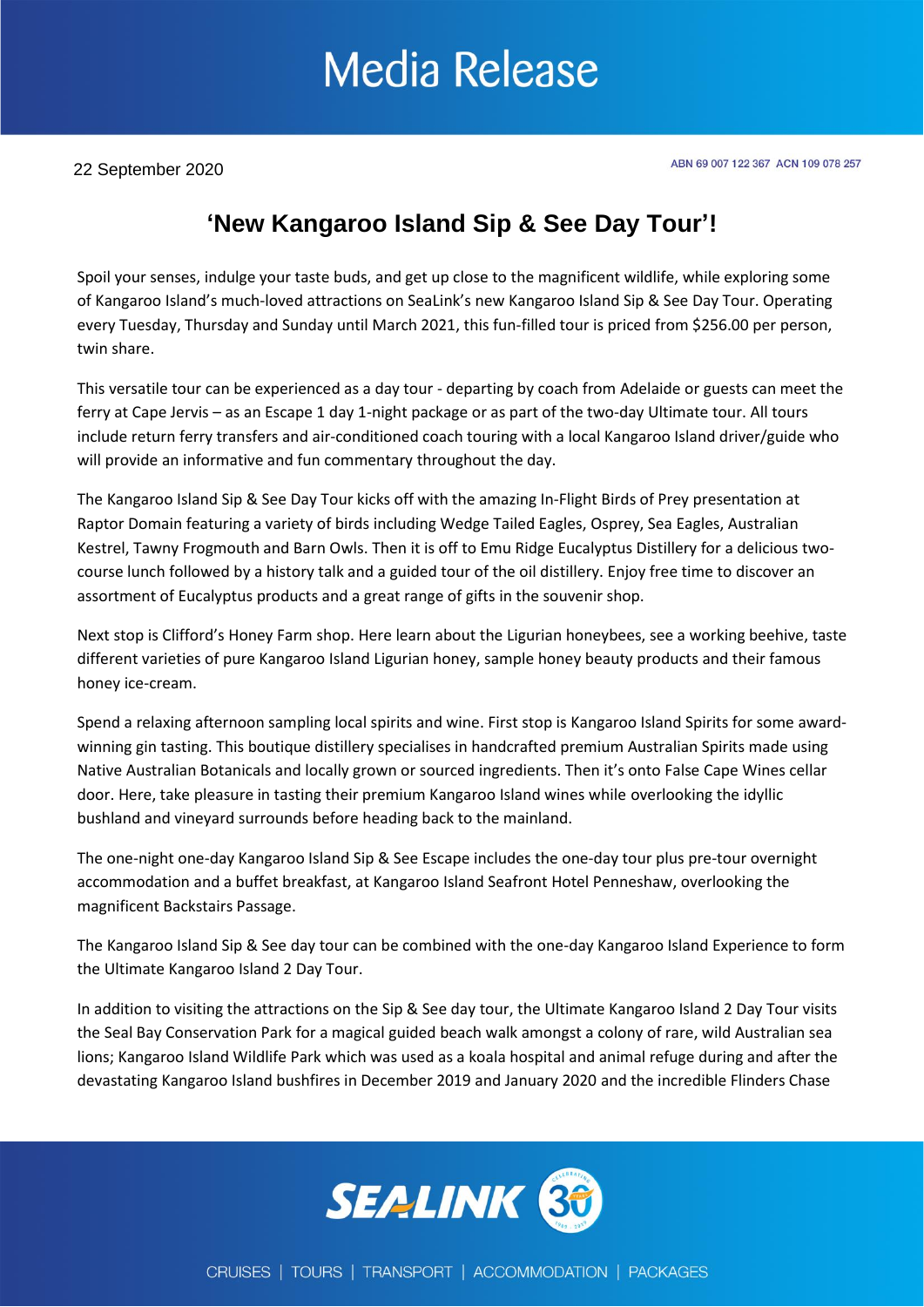# **Media Release**

#### 22 September 2020

ABN 69 007 122 367 ACN 109 078 257

National Park to see Remarkable Rocks and Admirals Arch. Here, witness the amazing regeneration this vast park area has experienced since the bushfires.

The tour also includes enjoy a 2-course pub lunch in the soldier settlement township of Parndana and overnight accommodation and full breakfast at a variety of Kangaroo Island hotels.

The Kangaroo Island Sip & See Day tour operates every Tuesday, Thursday and Sunday and departing Cape Jervis is priced from \$256.00 per adult and \$169 per child including return travel to Kangaroo Island by ferry, island coach tour, expert commentary by a local driver/guide, entry into attractions, wine and spirit tastings and a 2-course lunch.

The Kangaroo Island Sip & See Day Tour departing Adelaide is \$304 per adult and \$194 per child and includes return travel to Kangaroo Island by coach and selected pick-up and set down from Adelaide or Glenelg hotels.

The Kangaroo Island Sip & See Escape Tour and 2 Day Ultimate tour departs Adelaide every Monday, Wednesday, and Saturday.

The Kangaroo Island Sip & See Escape Tour is priced from \$458 per person twin share including selected pickup and set down from Adelaide or Glenelg hotels, return travel to Kangaroo Island by coach/ferry, expert commentary by a local driver/guide, entry into attractions, wine and spirit tastings, 2-course lunch and overnight accommodation at the Kangaroo Island Seafront Hotel including full buffet breakfast.

The 2 Day Ultimate Kangaroo Island Tour is priced from \$644 per person twin share. The tour includes morning pick-up and evening set down at selected Adelaide or Glenelg hotels, return travel to Kangaroo Island by coach/ferry, two days of expert commentary by a local driver/guide, overnight accommodation at the Kangaroo Island Seafront Hotel including full buffet breakfast, the Kangaroo Island Sip & See Escape tour and the KI Experience tour.

For further information visit: [www.sealink.com.au](http://www.sealink.com.au/)

- ENDS-

For further information and bookings please contact: T: 13 13 01 from within Australia, email: [bookings@sealink.com.au](mailto:bookings@sealink.com.au) or visit[: www.sealink.com.au](http://www.sealink.com.au/)

For media enquiries contact:

Julie-Anne Briscoe Marketing Manager, SeaLink South Australia M: 0408 695 413, Email: [julie.anne@sealink.com.au](mailto:julie.anne@sealink.com.au)